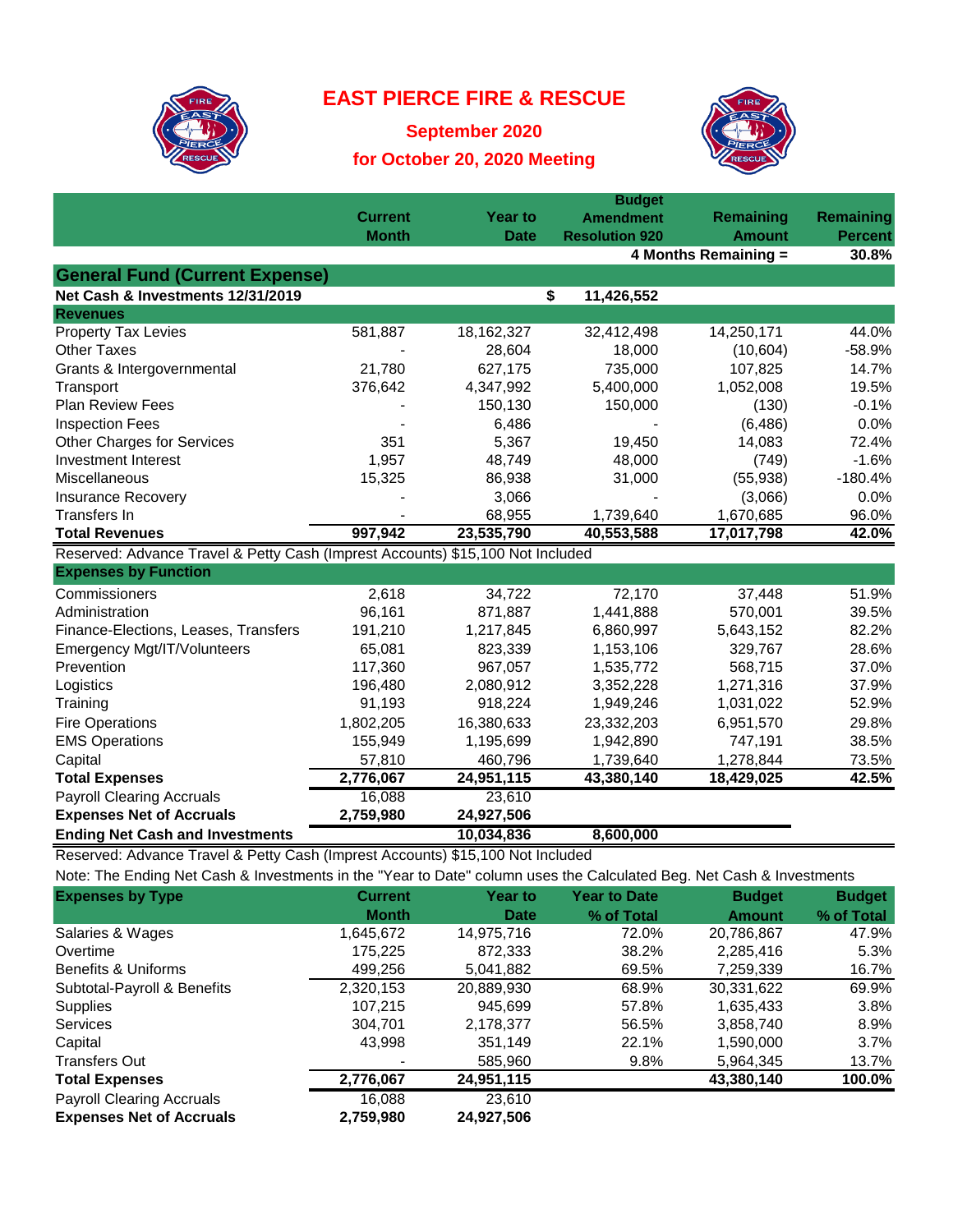## **EAST PIERCE FIRE & RESCUE**



**September 2020**

## **for October 20, 2020 Meeting**



|                                        | <b>Current</b> | <b>Year to</b> | <b>Amendment</b>      | Remaining     | <b>Remaining</b> |
|----------------------------------------|----------------|----------------|-----------------------|---------------|------------------|
|                                        | <b>Month</b>   | <b>Date</b>    | <b>Resolution 920</b> | <b>Amount</b> | <b>Percent</b>   |
|                                        |                |                | 4 Months Remaining =  |               | 30.8%            |
| <b>Reserve Fund</b>                    |                |                |                       |               |                  |
| Net Cash & Investments 12/31/2019      |                |                | \$<br>12,247,373      |               |                  |
| <b>Revenues</b>                        |                |                |                       |               |                  |
| Property Tax Levy                      |                |                |                       |               | 0.0%             |
| Sale of Tax Title Property             |                |                |                       |               | 0.0%             |
| Investment Interest                    | 2,129          | 72,865         | 162,000               | 89,135        | 55.0%            |
| <b>Transfer In Carryover</b>           |                |                | 5,384,345             | 5,384,345     | 100.0%           |
| Transfer In Newland/Tehaleh 112/117    |                |                |                       |               | 0.0%             |
| Transfer In GEMT IGT Return            |                | 580,960        | 580,000               | (960)         | 0.0%             |
| <b>Total Revenues</b>                  | 2,129          | 653,825        | 6,126,345             | 5,472,520     | 89.3%            |
| <b>Expenses</b>                        |                |                |                       |               |                  |
| <b>Transfer Out</b>                    |                | $\blacksquare$ | 1,590,000             | 1,590,000     | 100.0%           |
| <b>Total Expenses</b>                  |                | ٠              | 1,590,000             | 1,590,000     | 0.0%             |
| <b>Ending Net Cash and Investments</b> |                | 12,901,197     | 16,783,718<br>Ŝ.      |               |                  |
|                                        |                |                |                       |               |                  |
| <b>Reserve Balances</b>                |                | 9/30/2020      | <b>Policy Goal</b>    | (Short)/Over  |                  |
| <b>General Reserve</b>                 |                | 1,255,114      | 3,070,000             | (1,814,886)   |                  |
| <b>Equipment Reserve</b>               |                | 4,552,544      | 6,480,000             | (1,927,456)   |                  |
| <b>Facilities Reserve</b>              |                | 1,000,000      | 1,000,000             |               |                  |
| <b>Employee Compensation Reserve</b>   |                | 550,000        | 800,000               | (250,000)     |                  |
| <b>Capital Facilities Phase 2</b>      |                |                | <b>Balance</b>        |               |                  |
| <b>Station 118 Capital Reserve</b>     |                | 485,125        | <b>Balance</b>        |               |                  |
| Station 112/117 Reserve                |                | 384,100        | <b>Balance</b>        |               |                  |

| <b>Bond Fund (UTGO 2018)</b>            | <b>Current</b><br><b>Month</b> | <b>Year to</b><br>Date | <b>Budget</b><br><b>Amendment</b><br><b>Resolution 920</b> | Remaining<br><b>Amount</b> | Remaining<br><b>Percent</b> |
|-----------------------------------------|--------------------------------|------------------------|------------------------------------------------------------|----------------------------|-----------------------------|
| Net Cash & Investments 12/31/2019       |                                |                        | 239.289<br>\$                                              |                            |                             |
| Collections on UTGO Bond Levy (2018)    | 34.789                         | 1.066.592              | 1,916,000                                                  | 849.408                    | 44.3%                       |
| Transfer In - for Principal/Intrst/Fees |                                |                        |                                                            |                            | $0.0\%$                     |
| Misc Revenue                            |                                |                        |                                                            |                            | $0.0\%$                     |
| <b>Total Revenues</b>                   | 34.789                         | 1,066,592              | 1,916,000                                                  | 849,408                    | 44.3%                       |
| <b>Expenses</b>                         |                                |                        |                                                            |                            |                             |
| Debt Pmt - Principal - UTGO (2018)      |                                |                        | 195,000                                                    | 195.000                    | 100.0%                      |
| Debt Pmt - Debt Svc - UTGO (2018)       |                                | 814.825                | 1.630.150                                                  | 815.325                    | 50.0%                       |
| <b>Total Expenses</b>                   |                                | 814.825                | 1,825,150                                                  | 1,010,325                  | 55.36%                      |
| <b>Ending Net Cash and Investments</b>  |                                | 491.055                | 330.139                                                    | 1.010.325                  |                             |

EMS Equipment Reserve **ACCO EXECO 4,674,314** Balance

**Total \$ 12,901,197**